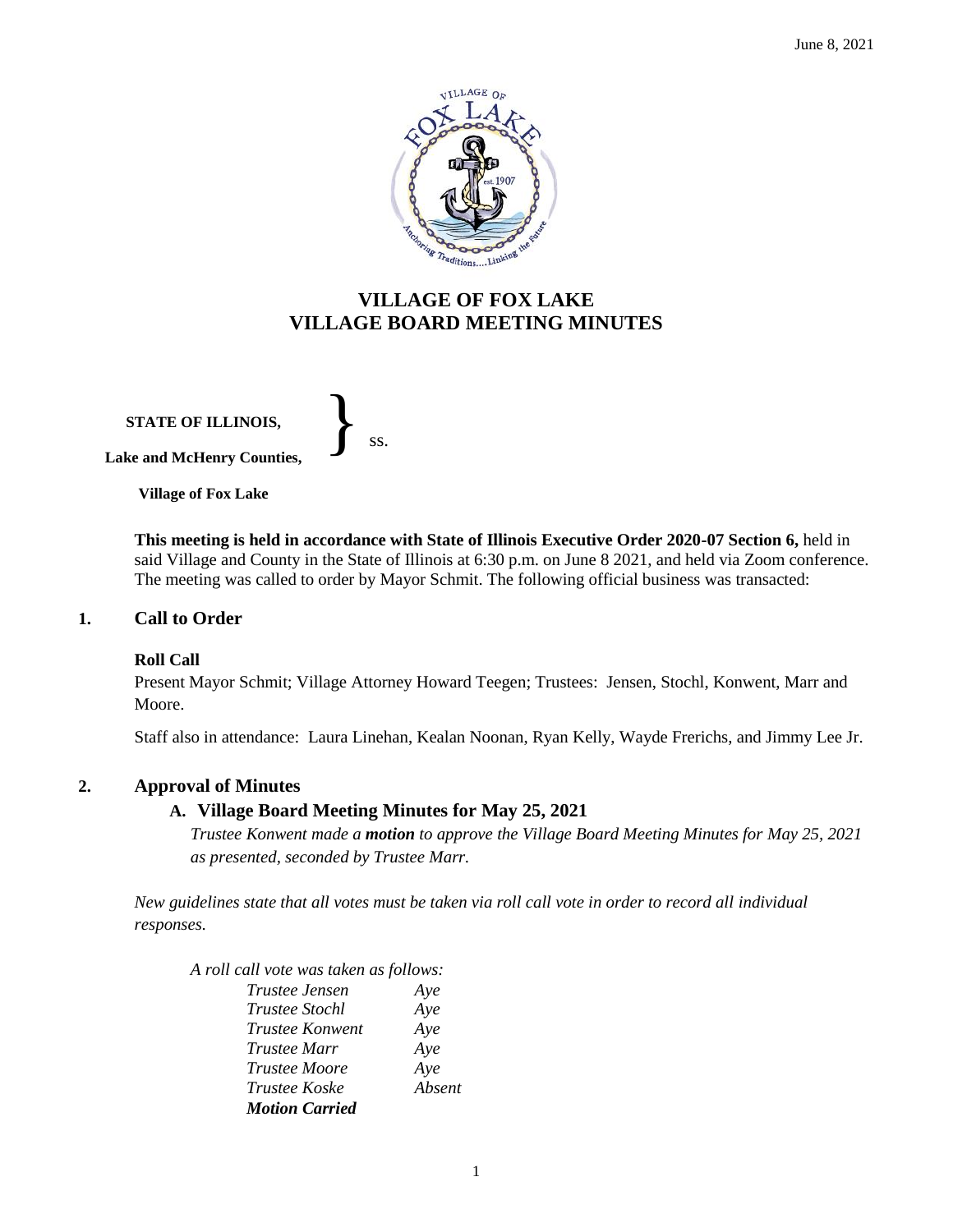## **3. Approval of the Warrant**

*Trustee Moore made a motion to approve the Expenditures/Warrants/Transfers for June 8, 2021 in the amount of \$584,977.63, Seconded by Trustee Konwent.*

| A roll call vote was taken as follows: |        |
|----------------------------------------|--------|
| <i>Trustee Jensen</i>                  | Aye    |
| <i>Trustee Stochl</i>                  | Aye    |
| <i>Trustee Konwent</i>                 | Aye    |
| <i>Trustee Marr</i>                    | Aye    |
| <i>Trustee Moore</i>                   | Aye    |
| <i>Trustee Koske</i>                   | Absent |
| <b>Motion Carried</b>                  |        |

*Trustee Konwent made a motion to approve a manual check for the monthly payout to Trine construction that is not included in the Warrant, totaling \$752,344.16, Seconded by Trustee Jensen.*

| A roll call vote was taken as follows: |        |  |
|----------------------------------------|--------|--|
| <i>Trustee Jensen</i>                  | Aye    |  |
| <i>Trustee Stochl</i>                  | Aye    |  |
| Trustee Konwent                        | Aye    |  |
| <i>Trustee Marr</i>                    | Aye    |  |
| <i>Trustee Moore</i>                   | Aye    |  |
| <i>Trustee Koske</i>                   | Absent |  |
| <b>Motion Carried</b>                  |        |  |

**4. Special Business (Appointments, Swearing In Ceremonies, Proclamations)** *There is none.*

## **5. Village President's Report**

*Mayor said if the Board has any nominees for the Celebrate Fox Lake Grand Marshall to let him know. He is also looking for Anchor Award Nominations. The interim Community Development Director started today. He will be working two days a week. Mayor said he is really impressed by him. On June 16th, finalist interviews for the Village Administrator position will take place at 4pm.* 

**6. Village Administrator's Report**

*There is none.*

**7. Village Attorney Report**

*There is none.*

- **8. Village Treasurer's Report** *There is none.*
- **9. Preliminary Audience Comments (on Agenda Items Only)** *There are none.*
- **10. Motion to Recess to Committee of the Whole Meeting**

*Trustee Jensen made a motion to recess to the Committee of the Whole, seconded by Trustee Marr.*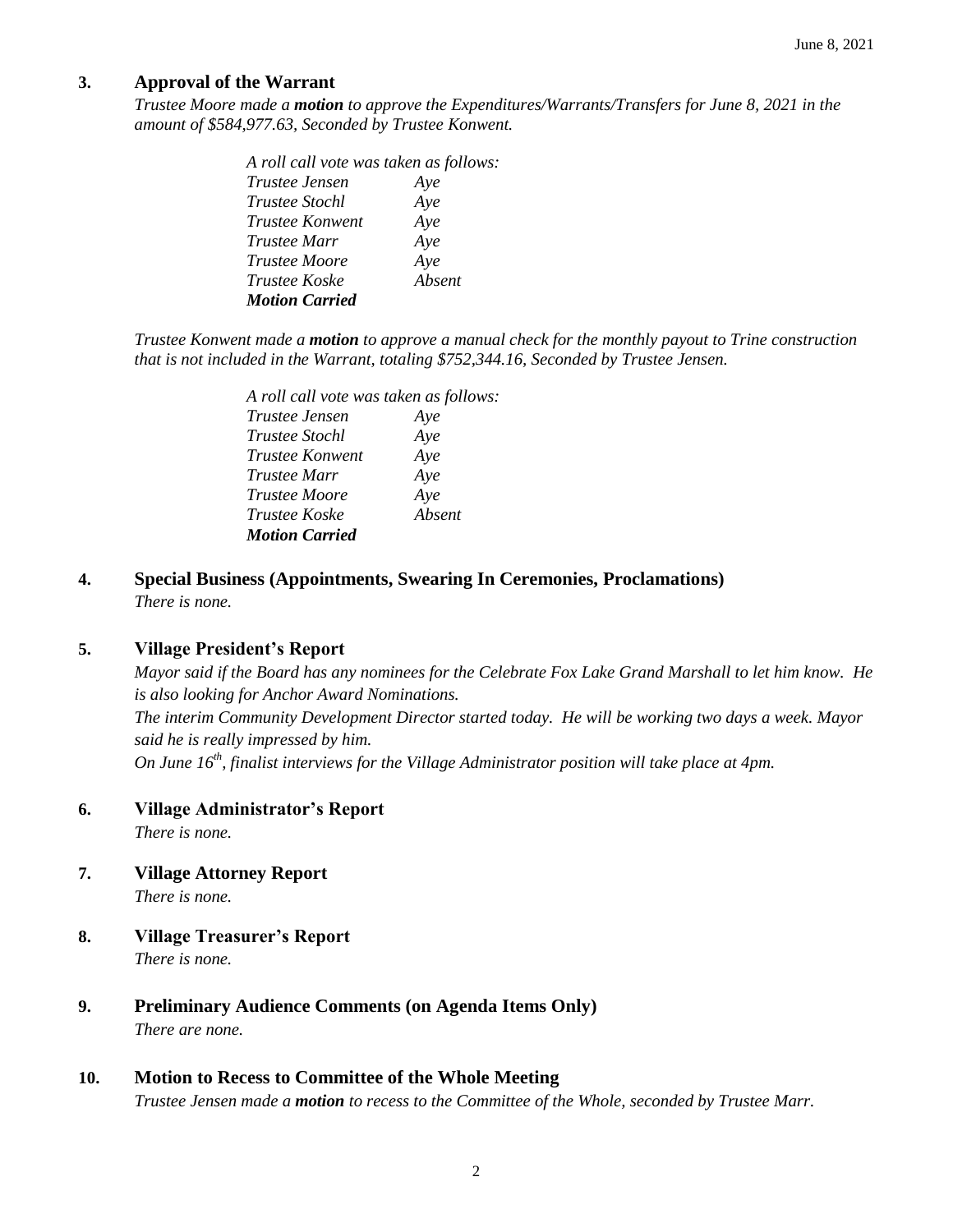*A roll call vote was taken as follows: Trustee Jensen Aye Trustee Stochl Aye Trustee Konwent Aye Trustee Marr Aye Trustee Moore Aye Trustee Koske Absent Motion Carried*

#### **A. Strategic Planning Team Reports**

#### **11. New Business (the information below taken from Agenda)**

**A. Resolution 2021-R-34: A Resolution Authorizing the Mayor of the Village of Fox Lake to Sign and Thereby Exercise an Optional Third Year, Fiscal Year Ended 2021, of Audit Services by Sikich LLP**

*The Village is at the end of its contract with Sikich. This will exercise the third optional year. This year's audit will have a new partner and senior accountant. Total cost will be \$29,760.* 

- B. **Resolution 2021-R-35: A Resolution Authorizing the Mayor to Sign and Approve a Collective Bargaining Agreement Between the Village of Fox Lake and the Illinois Fraternal Order of Police Labor Council, Fox Lake Telecommunicators for the Period of May 1, 2021 – April 30, 2024** *Ratifying agreement that was discussed with Chief Lee in Executive Session. Changes will be retro thru May 1st .*
- **C. Resolution 2021-R-36: A Resolution Approving Illinois Elevator Safety Program Agreement between the Village of Fox Lake and the Office of the State Fire Marshall** *This will cover the cost of elevator inspectors. Each inspection is \$43. Staff recommends approval.*
- **D. Resolution 2021-R-37: A Resolution to Ratify an Employee Leasing Agreement with GovTemps USA, LLC for an Interim Community Development Director**

*Brian Murphy started today and will partake in a two-month commitment. He will work two days a week*.

#### **12. Old Business**

**A. Resolution 2021-R-33: A Resolution Approving an Agreement with Urban Fox Lake LP Related to Resurfacing of the Village Parking Lot on Grace Avenue** 

*A new proposal was sent this morning, which meets Village standards. Trustee Marr said there will need to be modification made to the resolution. Howard recommends passing the resolution and issue a permit stating the Village's requirements. Trustee Marr doesn't feel comfortable passing the resolution when there is no verbiage saying they need to meet Village standards. There only needs to be one sentence added mentioning agreement to Village standards. The agreement was made to pull this resolution off the Agenda; pending meeting Village requirements and standards for public use.* 

**13. Motion to Adjourn from Committee of the Whole and Reconvene Village Board Meeting** *Trustee Jensen made a motion to adjourn from Committee of the Whole and reconvene Village Board Meeting, seconded by Trustee Moore.* 

> *A roll call vote was taken as follows: Trustee Jensen Aye*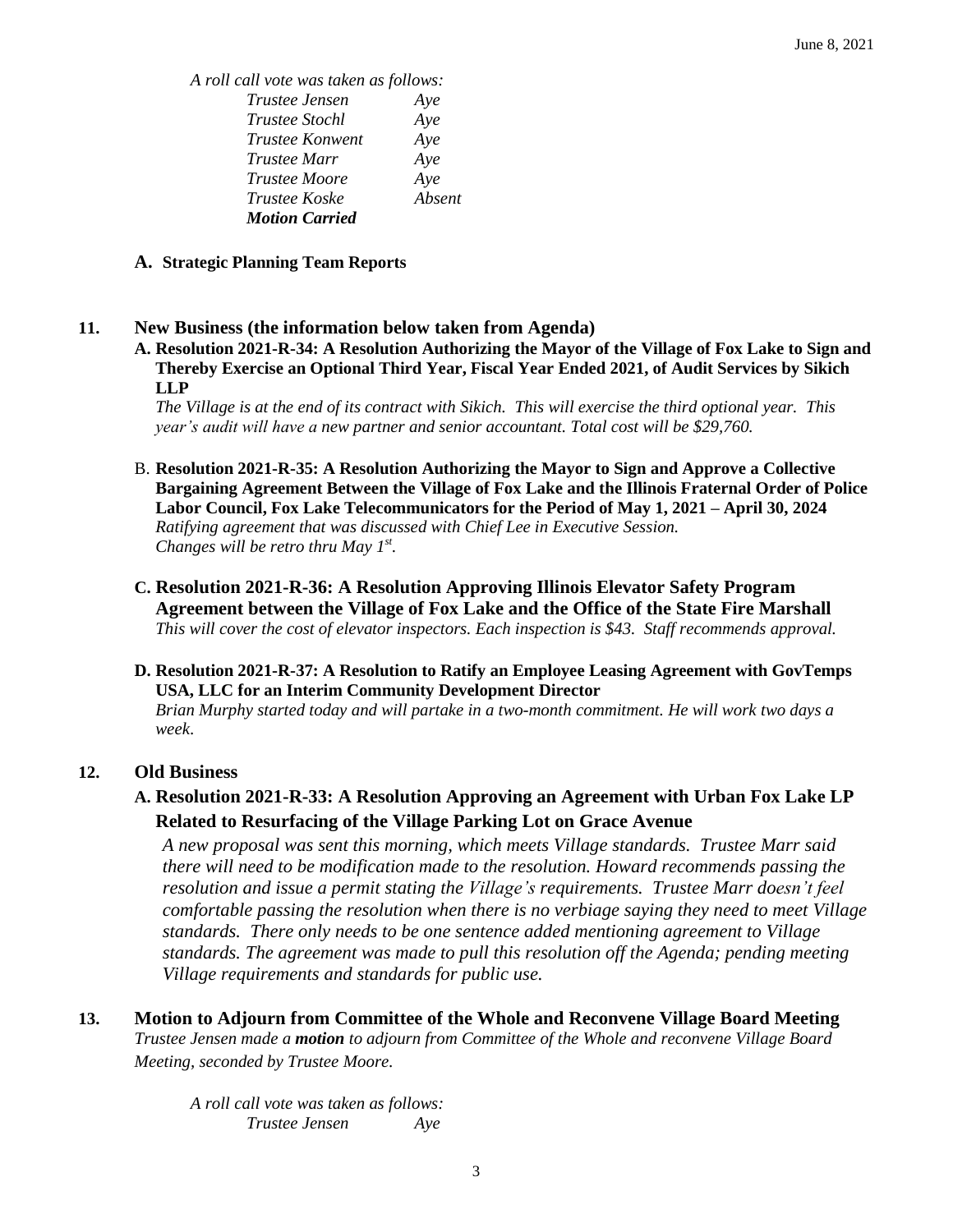| Trustee Stochl         | Aye    |
|------------------------|--------|
| <b>Trustee Konwent</b> | Aye    |
| <i>Trustee Marr</i>    | Aye    |
| <i>Trustee Moore</i>   | Aye    |
| <i>Trustee Koske</i>   | Absent |
| <b>Motion Carried</b>  |        |

## **14. Items to be Removed from Consent Agenda**

Resolution A-1: A Resolution Approving an Agreement with Urban Fox Lake LP Related to Resurfacing of the Village Parking Lot on Grace Avenue

## **15. Consent Agenda**

All items listed on the Consent Agenda are considered to be routine by the Village Board and will be enacted by one motion. There will be no separate discussion of these items unless a Trustee so requests, in which event the item will be removed from the general order of business and considered under the Approval of Exceptions.

#### **A. Resolutions**

- 2. Resolution 2021-R-34: A Resolution Authorizing the Mayor of the Village of Fox Lake to Sign and Thereby Exercise an Optional Third Year, Fiscal Year Ended 2021, of Audit Services by Sikich LLP
- 3. Resolution 2021-R-35: A Resolution Authorizing the Mayor to Sign and Approve a Collective Bargaining Agreement Between the Village of Fox Lake and the Illinois Fraternal Order of Police Labor Council, Fox Lake Telecommunicators for the Period of May 1, 2021 – April 30, 2024
- 4. Resolution 2021-R-36: A Resolution Approving Illinois Elevator Safety Program Agreement between the Village of Fox Lake and the Office of the State Fire Marshall
- 5. Resolution 2021-R-37: A Resolution to Ratify an Employee Leasing Agreement with GovTemps USA, LLC for an Interim Community Development Director

#### **B. Ordinances**

*There are none.*

## **C. Motions**

*There are none.* 

*Trustee Jensen made a motion to move that items, Resolutions A 2-5, be established as the Consent Agenda for this meeting by unanimous vote, seconded by Trustee Konwent.*

*A roll call vote was taken as follows:* 

| <i>Trustee Jensen</i> | Aye    |
|-----------------------|--------|
| Trustee Stochl        | Aye    |
| Trustee Konwent       | Aye    |
| <i>Trustee Marr</i>   | Aye    |
| <i>Trustee Moore</i>  | Aye    |
| Trustee Koske         | Absent |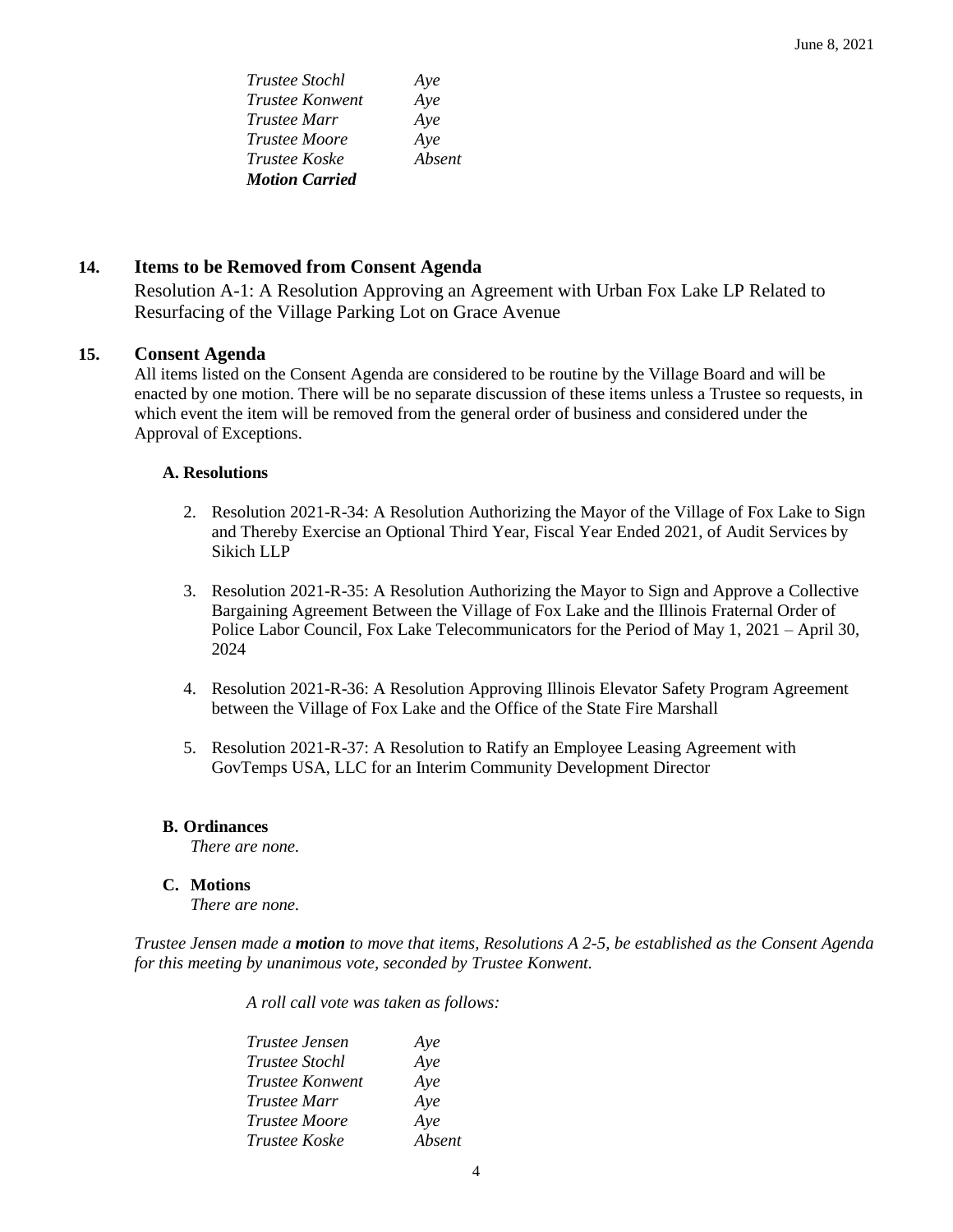## *Motion Carried*

*Trustee Konwent made a motion that the consent agenda as established by the prior motion be passed, seconded by Trustee Jensen.*

*A roll call vote was taken as follows:* 

*Trustee Jensen Aye Trustee Stochl Aye Trustee Konwent Aye Trustee Marr Aye Trustee Moore Aye Trustee Koske Absent Motion Carried* 

## **16. Approval of Exceptions**

Resolution A-1: A Resolution Approving an Agreement with Urban Fox Lake LP Related to Resurfacing of the Village Parking Lot on Grace Avenue

*Trustee Konwent made a motion to approve the agreement with Urban Fox Lake LP resurfacing the parking lot, pending receiving permit from the Village stating that the parking lot complies with Village standard for public use, seconded by Trustee Moore.*

*A roll call vote was taken as follows:* 

| <i>Trustee Jensen</i> | Aye    |
|-----------------------|--------|
| <i>Trustee Stochl</i> | No     |
| Trustee Konwent       | Aye    |
| <i>Trustee Marr</i>   | Aye    |
| <i>Trustee Moore</i>  | Aye    |
| <i>Trustee Koske</i>  | Absent |
| <b>Motion Carried</b> |        |

- **17. For the Good of the Order** *There is none.*
- **18. Audience Comments** *There is none.*

## **19. Reconvened Hearing regarding the Special Use Permit for the Property Located at 100 S. Route 12, Fox Lake, Illinois.**

*Mayor said they property owner is still waiting to see if IDOT issues a permit for the entrance to Culvers. Mayor Schmit reconvened the hearing regarding the Special Use Permit.* 

# **20. Public Comment Regarding the Special Use Permit for the Property Located at 100 S. Route 12, Fox Lake, Illinois.**

*Mayor asked for public comment and there was none. The Special Use Hearing will be continued until July 27th, 2021 at 6:30pm. The thirteenth supplemental findings shall remain in effect until that time.* 

*Mayor Schmit closed the hearing.* 

## **21. Executive Session**

*There is no Executive Session.*